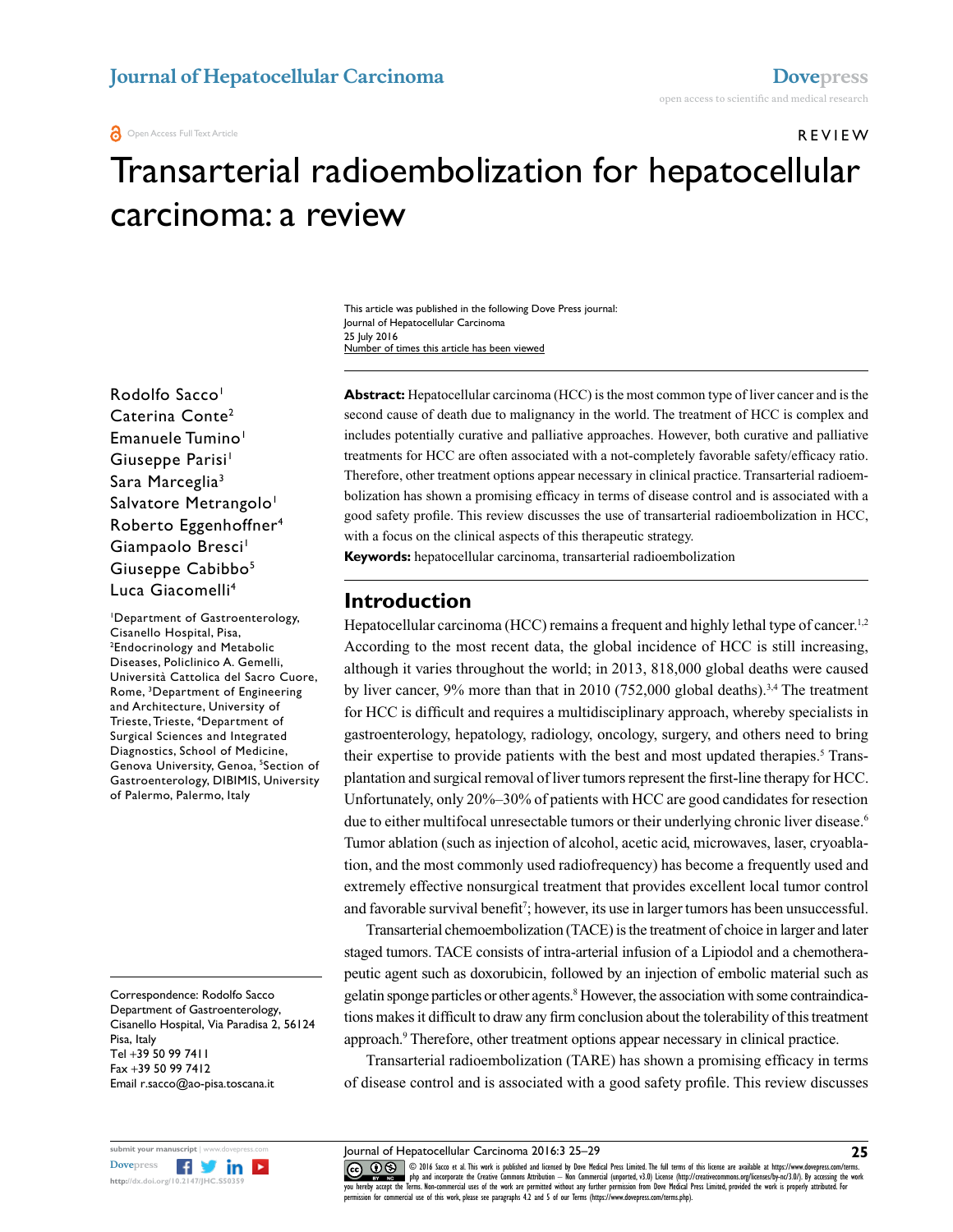the use of TARE in HCC, with a focus on the clinical aspects of this therapeutic strategy.

# **TARE: an overview of basic principles**

TARE consists of the selective intra-arterial administration of microspheres loaded with a radioactive compound such as yttrium-90 or Lipiodol labeled with iodine<sup>131</sup> or rhenium<sup>188</sup> by means of a percutaneous access. Of note, TARE does not exert any macro-embolic effect; therefore, all the effects of the treatment depend solely on the radiation carried by the microspheres. Overall, a bulk of evidence supports the use of this technique in the treatment of primary and metastatic HCC and cholangiocarcinoma.<sup>10-19</sup>

Two different types of microspheres are currently available: the glass-made TheraSphere® and the resin-made Sir-Spheres®. Although they differ in a number of characteristics, including size and number of injected microspheres, current evidence shows the substantial clinical efficacy of the two approaches.10–13 However, TheraSphere® has a low embolic power, with higher activity for each microsphere (2,500 Bq vs 50 Bq for Sir-Spheres®). Therefore, TheraSpehere® is more suitable when the prevention of vascular stasis and reflux is crucial, while it may not be the ideal choice for the treatment of large lesions. On the other hand, Sir-Spheres® is characterized by a higher embolic power, thus making it suitable in cases of large lesions; however, slow injections and angiographic control are necessary with this approach.

From a technical point of view, radioembolization comprises several stages.<sup>20–23</sup> The first stage is the identification, according to a multidisciplinary assessment, of potentially eligible patients. Then, a diagnostic angiography is performed in order to evaluate the vascular anatomy and establish the most appropriate site of access. At the same time, labeled macroaggregates of albumin (MAA) are injected; their diffusion is similar to that of radioembolization microspheres and therefore can be studied by means of single-photon emission computed tomography/computed tomography to predict the actual diffusion of TARE microspheres. Of note, this simulation of diffusion allows a prediction of response to TARE<sup>11</sup> and therefore plays a crucial role in the selection of patients and in the personalization of treatment. The amount of yttrium-90 administered is then specifically calculated for each patient in order to achieve the desired activity.12,23–25 The use of dual-tracer 99m Tc-MAA-99m Tc-SC fusion singlephoton emission computed tomography, an imaging tool that merges data on radioactivity distribution with physiologic liver mapping, further enhances tailoring of treatment.<sup>26</sup>

Finally, microspheres are injected by a catheter within four weeks since the first visit.

However, TARE is not without its complications. $27-36$ Adverse events can be either due to delivery of toxic effects to nontumor tissues or by problems during the placement and manipulation of the catheter. Reported complications include liver failure or radio-induced liver disease (incidence up to 4%), biliary problems (<10%), post-radioembolization syndrome (20%–55%), gastrointestinal problems (<5%), and radio-induced pneumonia (<1%). An appropriate selection of patients may exclude those at higher risk of reporting TARE-associated adverse events. Moreover, medical treatment with proton pump inhibitors, steroids, analgesics, and anti-emetics can prevent the onset or reduce the severity of the abovementioned symptoms.

# **TARE in HCC: current clinical evidence**

The European Society of Medical Oncology defined TARE as a promising and suitable therapeutic option either as a "bridging" treatment or as the main therapy for patients who present diffuse intrahepatic tumor spread.<sup>37</sup> In addition, the National Comprehensive Cancer Network recommends TARE for patients with unresectable disease due to inadequate hepatic reserve, poor performance status, comorbidities, or specific location and extension of the tumor.<sup>38</sup> The National Cancer Institute states that this approach may be considered in selected patients with liver-confined HCC, who are not eligible for transplant or resection.39

However, given its relatively recent introduction in clinical practice and the paucity of randomized phase III trials, more evidence on the use of TARE needs to be collected for a full evaluation of its benefits and risks. The use of TARE in different clinical situations is discussed in the following sections.

# Early-stage HCC

Liver transplant remains the elective approach for patients with early-stage (according to the Barcelona Clinic Liver Cancer [BCLC]-A classification) HCC. However, given the paucity of donors, patients often experience disease progression while on the waiting list, and therefore "bridging therapies" are often used to delay progression. TARE has been recently proposed in this setting,<sup>40</sup> but to date specific evidence remains scant, and procedural costs are high.

### Intermediate-stage HCC

Patients classified as having intermediate-stage (BCLC-B) HCC present very heterogeneous characteristics.41,42 The

**26**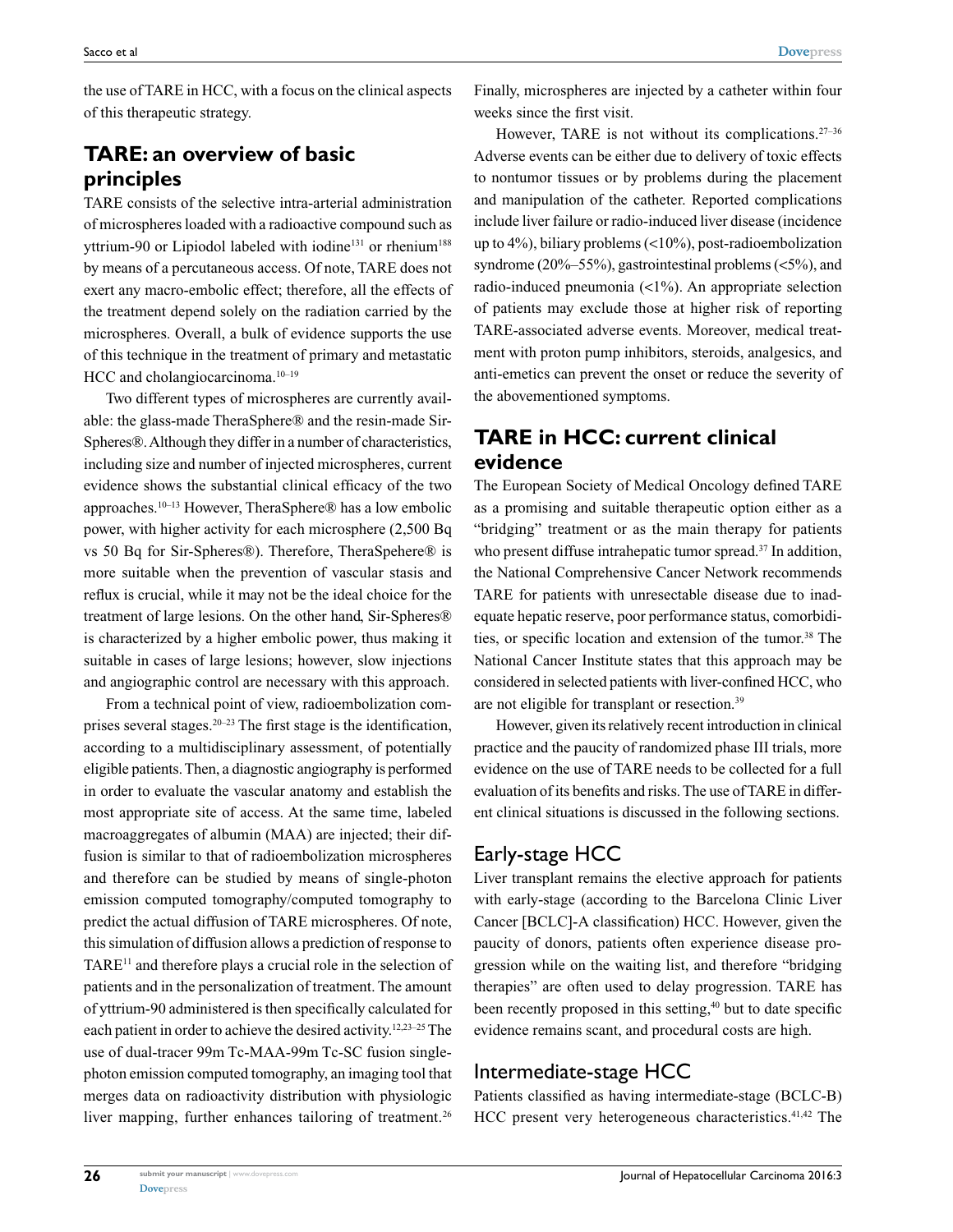elective treatment is TACE, but its use is often not feasible due to several contraindications.

TARE may represent a suitable approach in this setting, thanks to its overall favorable safety profile. Although no head-to-head prospective study versus TACE is available, the use of TARE has been investigated in a number of retrospective studies. TARE is more expensive than TACE; however, this latter technique requires multiple procedures and is more often associated with adverse events, therefore increasing the overall expense.

In a study comparing 123 patients assigned to TARE and 122 receiving TACE, the former approach was associated with longer time to progression (13.3 months vs 8.4 months; *P*=0.046) and less incidence of complications; however, no difference in overall survival (OS) was reported.43 These findings are in line with those reported in other studies.44–46 In a recent study, TARE was also associated with a lower need of hospitalization, when compared with TACE.<sup>47</sup> Moreover, TARE showed a similar efficacy – in terms of survival – as sorafenib, which is the only medical treatment currently available for HCC and is also effective in patients with BCLC-B disease.<sup>48</sup>

In selected subjects with intermediate-stage HCC, tumor shrinkage is sometimes feasible in order to reduce disease burden and allow resectability or transplantation.<sup>49</sup> In a retrospective study, TARE and TACE were compared in terms of percentage of tumor shrinkage, with TARE showing the better outcomes (–58% vs –31%; *P*=0.023).50

We feel that the possibility of effective tumor downsizing in selected patients widens the opportunities for the use of TARE. In addition, this technique can be suitable for patients with large extent of disease and modest residual liver volume. In this subpopulation of BCLC-B patients, TARE can induce hypotrophy of the treated hepatic lobe, and therefore hypertrophy of the contralateral lobe thus allowing surgery. $51,52$ 

### Advanced-stage HCC

Sorafenib represents the elective treatment for patients affected from advanced-stage (BCLC-C) disease.<sup>53-56</sup> In this setting, TARE has been associated with an OS of  $6-10$  months,<sup>16,17</sup> lower than the results reported with sorafenib in clinical practice suggesting that TARE may be used in the treatment of patients who do not respond or are contraindicated to sorafenib treatment. In a recent small Spanish observational study on patients with HCC and portal vein invasion, treatment with TARE may be associated with a more prolonged survival compared with sorafenib.<sup>57</sup> However, other studies are necessary to better elucidate the potential alternative role of TARE in the treatment of BCLC-C HCC.

According to the preliminary results of the European randomized SORAMIC trial, TARE followed by sorafenib appears as well tolerated as sorafenib alone.<sup>58</sup> In more detail, the number of total (196 vs 222) and grade  $\geq$ 3 (43 vs 47) adverse events was similar in combination treatment and control arms, respectively. Moreover, the spectrum of adverse events was similar in the two groups.

Selection of patients does play a role also in the use of TARE for BCLC-C HCC. It has been shown that patients with portal vein thrombosis involving segmental or lobar branches treated with TARE achieve an OS of up to 23.2 months.<sup>59,60</sup> On the other hand, patients with portal vein thrombosis of the common portal trunk or with distant metastases achieve much poorer outcomes, with OS often shorter than 6 months.<sup>19,61</sup>

## **Conclusion and perspectives**

According to available evidence, TARE represents a feasible and promising therapy for the treatment of all stages of HCC. However, given the relative paucity of evidence on the use of TARE in HCC, the conduction of clinical trials on this approach will be of utmost importance in the upcoming years.

To this end, the proper evaluation of clinical outcomes associated with TARE becomes crucial. At present, the efficacy of this technique is usually assessed by measuring changes in tumor markers or by radiological findings.<sup>62,63</sup> However, tumor markers are often not specific and may fail in providing well-grounded clinical indications.<sup>64</sup> The use of adequate evaluation criteria, such as the mRECIST criteria, can enhance accuracy.65,66 Of note, tumor necrosis determined by TARE is often irregular in distribution and contrast enhancement; therefore, the use of volumetric measurements of tumor necrosis has been proposed for the early identification of responders.<sup>67,68</sup> These evaluation approaches will allow a more comprehensive evaluation of TARE pros and cons in the upcoming years.

# **Acknowledgments**

Editorial assistance for the preparation of this manuscript was provided by Sara Parodi, PhD; this assistance was supported by internal funds.

# **Disclosure**

The authors report no conflicts of interest in this work.

#### **References**

- 1. El-Serag HB, Rudolph KL. Hepatocellular carcinoma: epidemiology and molecular carcinogenesis. *Gastroenterology*. 2007;132(7):2557–2576.
- 2. Ozenne V, Bouattour M, Goutté N, et al. Prospective evaluation of the management of hepatocellular carcinoma in the elderly. *Dig Liver Dis*. 2011;43(12):1001–1005.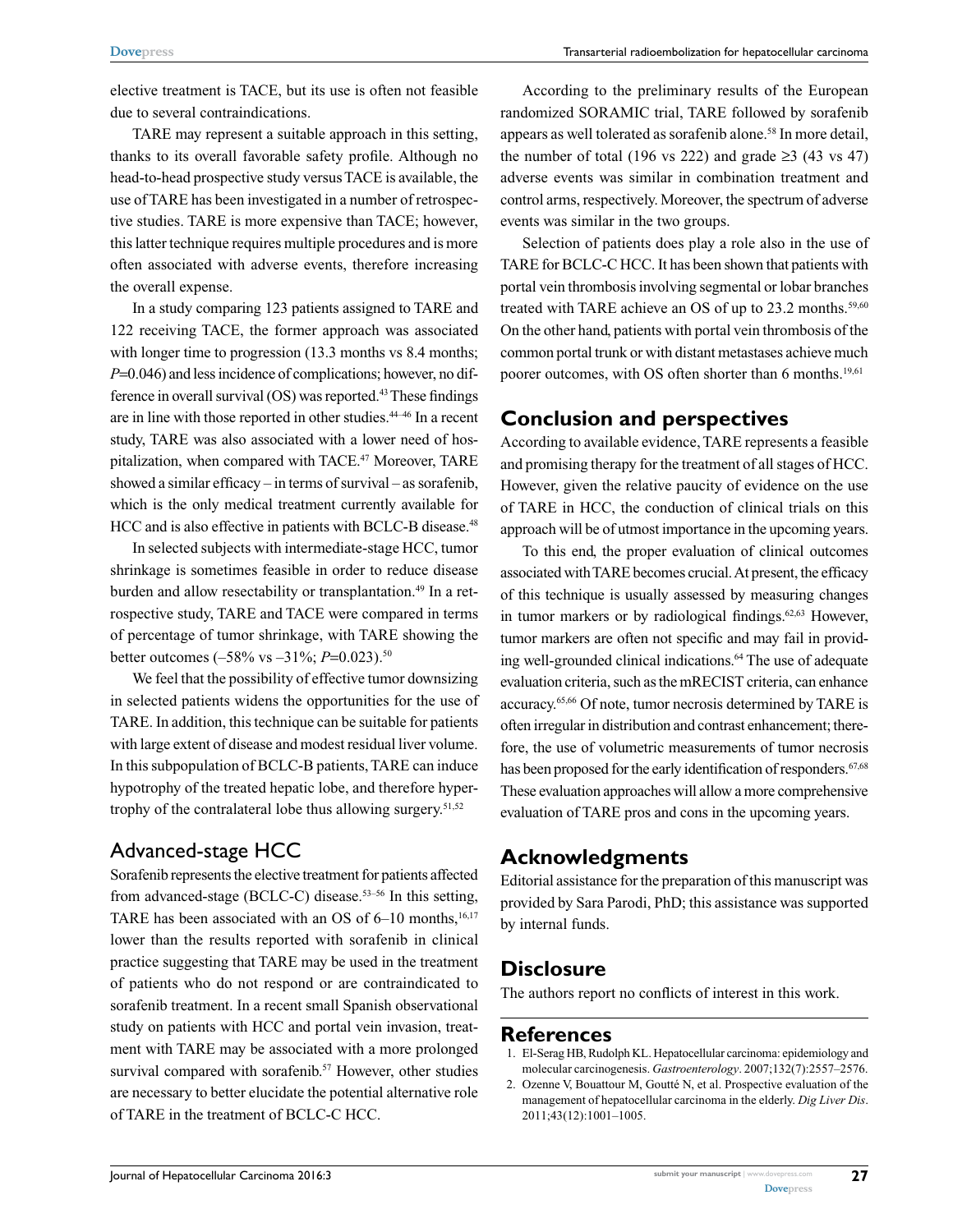- 3. Lozano R, Naghavi M, Foreman K, et al. Global and regional mortality from 235 causes of death for 20 age groups in 1990 and 2010: a systematic analysis for the Global Burden of Disease Study 2010. *Lancet*. 2012;380(9859):2095–2128.
- 4. GBD 2013 Risk Factors Collaborators, Forouzanfar MH, Alexander L, et al. Global, regional, and national comparative risk assessment of 79 behavioural, environmental and occupational, and metabolic risks or clusters of risks in 188 countries, 1990-2013: a systematic analysis for the Global Burden of Disease Study 2013. *Lancet*. 2015;386(10010): 2287–2323.
- 5. Mazzanti R, Arena U, Tassi R. Hepatocellular carcinoma: where are we? *World J Exp Med*. 2016;6(1):21–36.
- 6. Bodzin AS, Busuttil RW. Hepatocellular carcinoma: advances in diagnosis, management, and long term outcome. *World J Hepatol*. 2015;7(9): 1157–1167.
- 7. Kang TW, Rhim H. Recent advances in tumor ablation for hepatocellular carcinoma. *Liver Cancer*. 2015;4(3):176–187.
- 8. Woo HY, Heo J. Transarterial chemoembolization using drug eluting beads for the treatment of hepatocellular carcinoma: now and future. *Clin Mol Hepatol*. 2015;21(4):344–348.
- 9. Raoul JL, Sangro B, Forner A, et al. Evolving strategies for the management of intermediate-stage hepatocellular carcinoma: available evidence and expert opinion on the use of transarterial chemoembolization. *Cancer Treat Rev*. 2011;37(3):212–220.
- 10. Sangro B, Salem R, Kennedy A, Coldwell D, Wasan H. Radioembolization for hepatocellular carcinoma: a review of the evidence and treatment recommendations. *Am J Clin Oncol*. 2011;34(4):422–431.
- 11. Garin E, Lenoir L, Rolland Y, et al. Dosimetry based on 99mTcmacroaggregated albumin SPECT/CT accurately predicts tumor response and survival in hepatocellular carcinoma patients treated with 90Y-loaded glass microspheres: preliminary results. *J Nucl Med*. 2012;53(2):255–263.
- 12. Chiesa C, Maccauro M, Romito R, et al. Need, feasibility and convenience of dosimetric treatment planning in liver selective internal radiation therapy with (90)Y microspheres: the experience of the National Tumor Institute of Milan. *Q J Nucl Med Mol Imaging*. 2011;55(2): 168–197.
- 13. Lau WY, Kennedy AS, Kim YH, et al. Patient selection and activity planning guide for selective internal radiotherapy with yttrium-90 resin microspheres. *Int J Radiat Oncol Biol Phys*. 2012;82(1):401–407.
- 14. Ariel IM, Pack GT. Treatment of inoperable cancer of the liver by intraarterial radioactive isotopes and chemotherapy. *Cancer*. 1967;20(5): 793–804.
- 15. Blanchard RJ, Grotenhuis I, Lafave JW, Frye CW, Perry JF. Treatment of experimental tumors; utilization of radioactive microspheres. *Arch Surg*. 1964;89:406–410.
- 16. Salem R, Lewandowski RJ, Mulcahy MF, et al. Radioembolization for hepatocellular carcinoma using yttrium-90 microspheres: a comprehensive report of long-term outcomes. *Gastroenterology*. 2010;138(1): 52–64.
- 17. Sangro B, Carpanese L, Cianni R, et al; European Network on Radioembolization with Yttrium-90 Resin Microspheres (ENRY). Survival after yttrium-90 resin microsphere radioembolization of hepatocellular carcinoma across Barcelona clinic liver cancer stages: a European evaluation. *Hepatology*. 2011;54(3):868–878.
- 18. Hilgard P, Hamami M, Fouly AE, et al. Radioembolization with yttrium-90 glass microspheres in hepatocellular carcinoma: European experience on safety and longterm survival. *Hepatology*. 2010;52(5): 1741–1749.
- 19. Kulik LM, Carr BI, Mulcahy MF, et al. Safety and efficacy of 90Y radiotherapy for hepatocellular carcinoma with and without portal vein thrombosis. *Hepatology*. 2008;47(1):71–81.
- 20. Bester L, Meteling B, Boshell D, Chua TC, Morris DL. Transarterial chemoembolisation and radioembolisation for the treatment of primary liver cancer and secondary liver cancer: a review of the literature. *J Med Imaging Radiat Oncol*. 2014;58(3):341–352.
- 21. Covey AM, Brody LA, Maluccio MA, Getrajdman GI, Brown KT. Variant hepatic arterial anatomy revisited: digital subtraction angiography performed in 600 patients. *Radiology*. 2002;224(2):542–547.
- 22. Ilhan H, Goritschan A, Paprottka P, et al. Systematic evaluation of tumoral 99mTc-MAA uptake using SPECT and SPECT/CT in 502 patients before 90Y radioembolization. *J Nucl Med*. 2015;56(3):333–338.
- 23. Ho S, Lau WY, Leung TW, Chan M, Johnson PJ, Li AK. Clinical evaluation of the partition model for estimating radiation doses from yttrium-90 microspheres in the treatment of hepatic cancer. *Eur J Nucl Med*. 1997;24(3):293–298.
- 24. MDS Nordion. TheraSphere® Yttrium-90 Glass Microspheres US [package insert]. USA: MDS Nordion; 2007.
- 25. Sirtex Medical. *IR-Spheres® Training Program: Physicians and Institutions*. Lane Cove: Sirtex Medical.
- 26. Lam MG, Goris ML, Iagaru AH, Mittra ES, Louie JD, Sze DY. Prognostic utility of 90Y radioembolization dosimetry based on fusion 99mTc-macroaggregated albumin-99mTc-sulfur colloid SPECT. *J Nucl Med*. 2013;54(12):2055–2061.
- 27. Jakobs TF, Saleem S, Atassi B, et al. Fibrosis, portal hypertension, and hepatic volume changes induced by intra-arterial radiotherapy with 90yttrium microspheres. *Dig Dis Sci*. 2008;53(9):2556–2563.
- 28. Sangro B, Gil-Alzugaray B, Rodriguez J, et al. Liver disease induced by radioembolization of liver tumors: description and possible risk factors. *Cancer*. 2008;112(7):1538–1546.
- 29. Atassi B, Bangash AK, Lewandowski RJ, et al. Biliary sequelae following radioembolization with yttrium-90 microspheres. *J Vasc Interv Radiol*. 2008;19(5):691–697.
- 30. Kennedy AS, Coldwell D, Nutting C, et al. Resin 90Y-microsphere brachytherapy for unresectable colorectal liver metastases: modern USA experience. *Int J Radiat Oncol Biol Phys*. 2006;65(2):412–425.
- 31. Murthy R, Xiong H, Nunez R, et al. Yttrium 90 resin microspheres for the treatment of unresectable colorectal hepatic metastases after failure of multiple chemotherapy regimens: preliminary results. *J Vasc Interv Radiol*. 2005;16(7):937–945.
- 32. Murthy R, Brown DB, Salem R, et al. Gastrointestinal complications associated with hepatic arterial yttrium-90 microsphere therapy. *J Vasc Interv Radiol*. 2007;18(4):553–561.
- 33. Szyszko T, Al-Nahhas A, Tait P, et al. Management and prevention of adverse effects related to treatment of liver tumours with 90Y microspheres. *Nucl Med Commun*. 2007;28(1):21–24.
- 34. Leung TW, Lau WY, Ho SK, et al. Radiation pneumonitis after selective internal radiation treatment with intraarterial 90yttrium-microspheres for inoperable hepatic tumors. *Int J Radiat Oncol Biol Phys*. 1995;33(4):919–924.
- 35. Salem R, Parikh P, Atassi B, et al. Incidence of radiation pneumonitis after hepatic intra-arterial radiotherapy with yttrium-90 microspheres assuming uniform lung distribution. *Am J Clin Oncol*. 2008;31(5):431–438.
- 36. Salem R, Thurston KG. Radioembolization with 90Yttrium microspheres: a state-of-the-art brachytherapy treatment for primary and secondary liver malignancies. Part 1: technical and methodologic considerations. *J Vasc Interv Radiol*. 2006;17(8):1251–1278.
- 37. Jelic S, Sotiropoulos GC; ESMO Guidelines Working Group. Hepatocellular carcinoma: ESMO clinical practice guidelines for diagnosis, treatment and follow-up. *Ann Oncol*. 2010;21(suppl 5):v59–v64.
- 38. National Comprehensive Cancer Network (NCCN) [webpage on the Internet]. National Comprehensive Cancer Network Clinical Practice Guidelines in Oncology. Hepatobiliary Guidelines. V2. 2010. Available from: http://www.nccn.org/professionals/physician\_gls/PDF/hepatobiliary.pdf. Accessed December 30, 2015.
- 39. Thomas MB, Jaffe D, Choti MM, et al. Hepatocellular carcinoma: consensus recommendations of the National Cancer Institute Clinical Trials Planning Meeting. *J Clin Oncol*. 2010;28(25):3994–4005.
- 40. Kulik LM, Atassi B, van Holsbeeck L, et al. Yttrium-90 microspheres (TheraSphere) treatment of unresectable hepatocellular carcinoma: downstaging to resection, RFA and bridge to transplantation. *J Surg Oncol*. 2006;94(7):572–586.

**28**